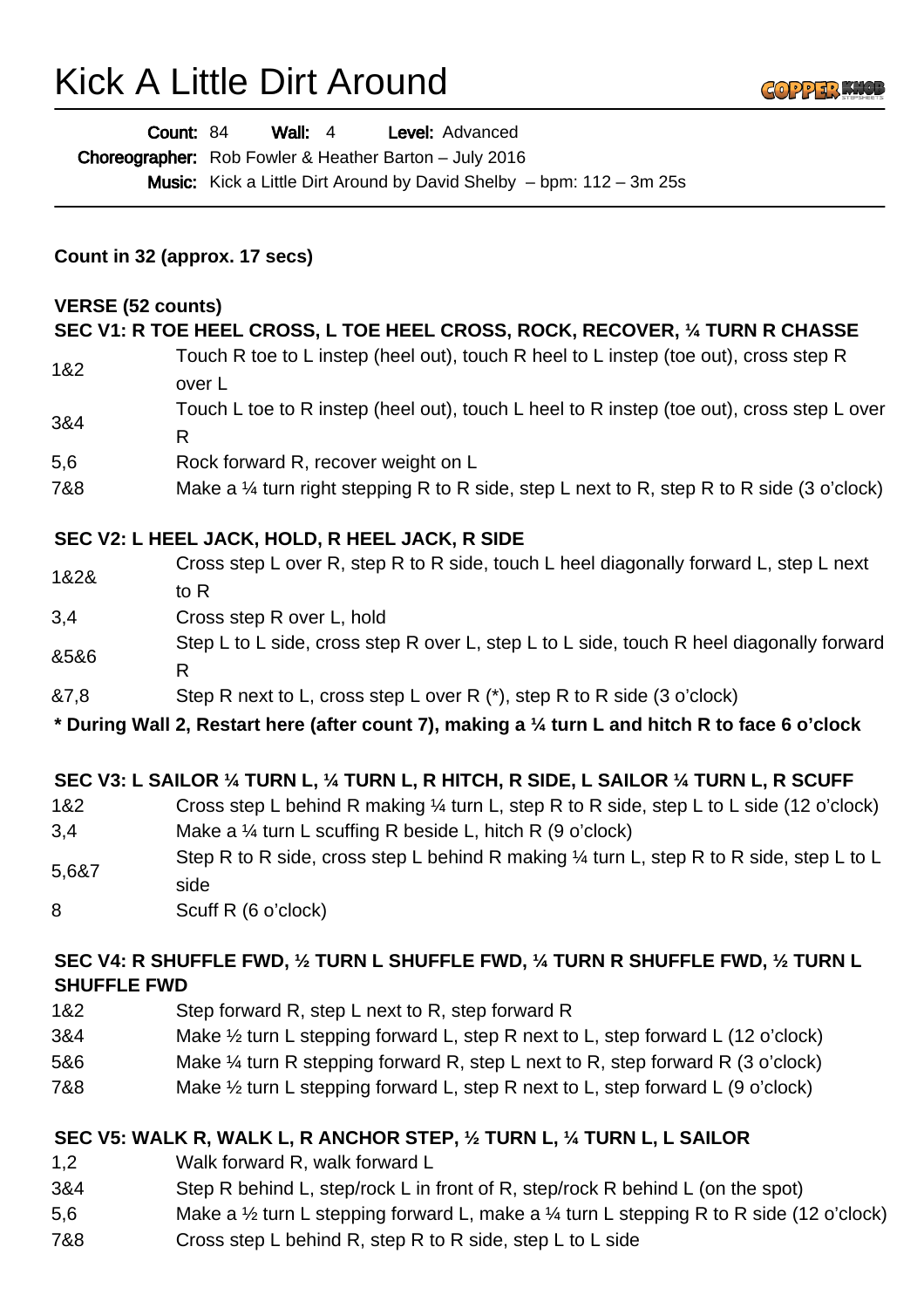## **SEC V6: STEP R, STOMP L x2, STEP R, STOMP L x2, STEP R, ½ TURN L, STEP R, ¼ TURN L**

- 1&2 Step forward R, stomp L beside R twice (ending with weight on L)
- 3&4 Step forward R, stomp L beside R twice (ending with weight on L)
- 5,6 Step forward R, pivot ½ turn L (6 o'clock)
- 7,8 Step forward R, pivot ¼ turn L (3 o'clock)

# **\*\* During Wall 4, only dance to here, then do Chorus**

# **SEC V7: R JAZZ BOX**

- 1,2 Cross step R over L, step back L
- 3,4 Step R to R side, step L next to R

### **CHORUS (32 counts – always danced on a side wall)**

#### **SEC C1: SIDE R, TAP L, SIDE L, TAP R, WALK R, WALK L, R SHUFFLE MAKING FULL TURN R**

- 1,2 Step R to R side, tap L behind R
- 3,4 Step L to L side, tap R behind L
- 5,6 Starting to make a full turn R step R, step L
- 7&8 Finish the full turn with R shuffle (3 o'clock)

# **SEC C2: L DOROTHY, R DOROTHY, SIDE L, TAP R, SIDE R, TAP L**

- 1,2& Step diagonally forward L on L, step R beside L, step diagonally forward L on L
- 3,4& Step diagonally forward R on R, step L beside R, step diagonally forward R on R
- 5,6 Step L to L side (dipping slightly), tap R to R diagonal
- 7,8 Step R to R side (dipping slightly), tap L to L diagonal (3 o'clock)

# **SEC C3: ROCK, RECOVER, TRIPLE FULL TURN L, R HEEL, L HEEL, TAP R, ¼ TURN R, TAP L**

- 1,2 Rock forward L, recover weight on R (raising arms up, then down)
- 3&4 Triple full turn L stepping L, R, L
- 5&6& Tap R heel forward, step R beside L, tap L heel forward, step L beside R
- 7 Tap R heel beside L
- &8 Make a ¼ turn R stepping R to R side, tap L heel beside R (6 o'clock)

# **SEC C4: SIDE L, DRAG R, BALL CROSS, SIDE R, L SAILOR, ROCK, RECOVER**

- 1,2 Step L to L side, drag R up to L
- &3,4 Step R beside L, cross step L over R, step R to R side
- 5&6 Cross step L behind R, step R to R side, step L to L side
- 7,8 Rock back R, recover weight on L (6 o'clock) \*\*\*

### **\*\*\* Wall 4 only – make a ¼ turn R as you recover weight to L to start CHORUS again facing 9 o'clock**

**End of Dance – Have Fun**

**SEQUENCE:- Wall 1: Verse & Chorus**